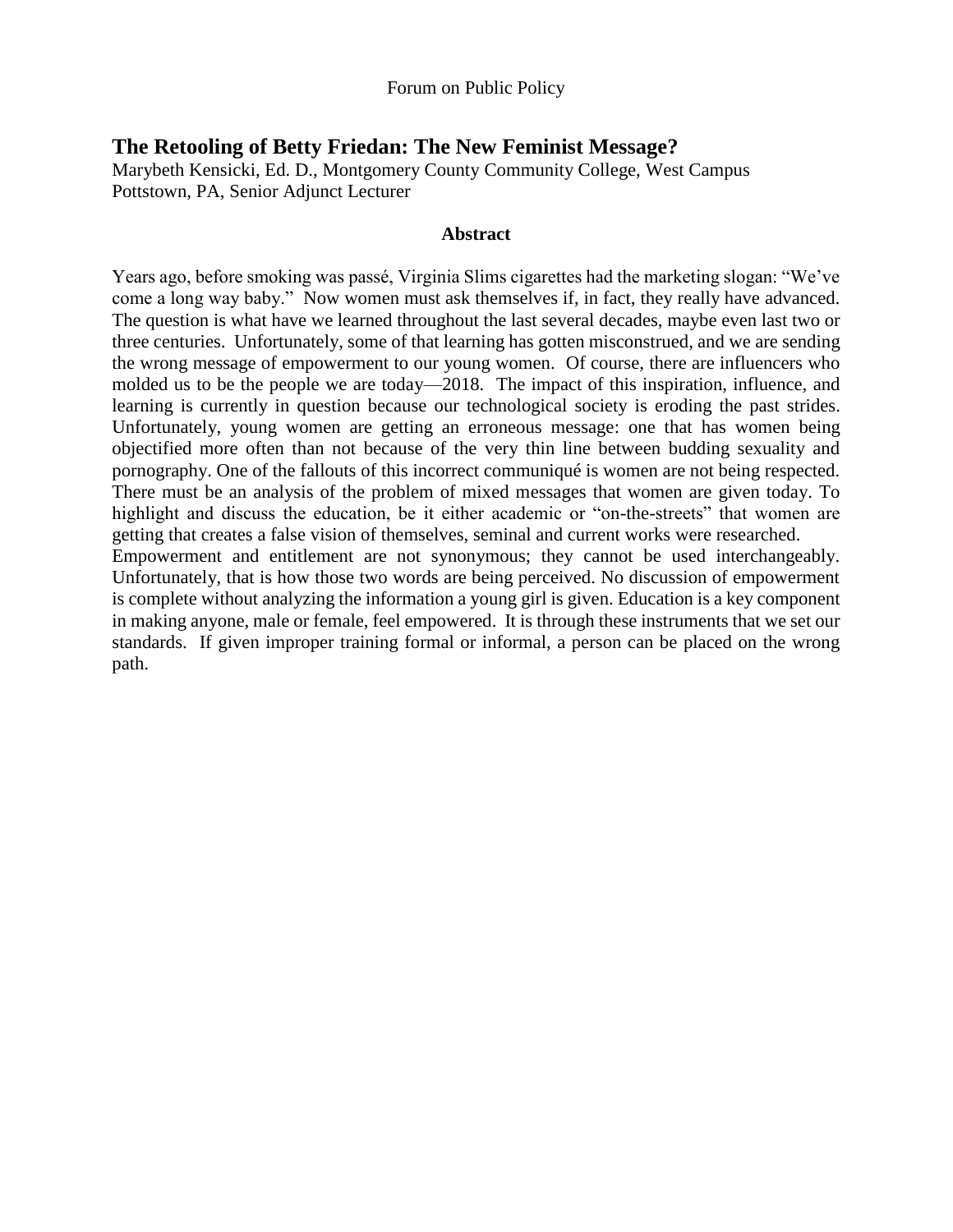The Retooling of Betty Friedan: The New Feminist Message?

Years ago, before smoking was passé, Virginia Slims cigarettes had the marketing slogan: "You've come a long way baby." Have we? What have we learned throughout the last several decades, maybe even last two or three centuries? Who were/are the influencers who molded us to be the people we are today—2018? The educators of yesterday tried to make a difference when it was difficult to be heard; the story writers of yesterday tried to make a difference when perhaps no one listened. What did both groups tell us that we have taken into our bosoms and where and when did it go wrong?

In 1963 Betty Friedan completed her research and wrote the book *The Feminine Mystique*. It became the bible for women's rights. She highlights how the experts told women their "role was to seek fulfillment as wives and mothers" (Friedan, 1963, p. 1). One of the issues with the word feminist is the connotation; some people at least in the late sixties and seventies assumed that a feminist hated men. Betty Friedan's ex-husband said several years after their divorce that "Betty she hates men. . . Let's face it, they all do—all those activists in the women's lib movement" (Horowitz, 1998, p. 225). Many say, because of Friedan's book, women began to strive for more. However, in 1991, Susan Faludi wrote *Backlash* in which she states that marketers began a campaign to entice women back to the kitchen sink. As Friedan (1963) notes, "by the end of the nineteen-fifties, the average marriage age of women in America dropped to 20 and was still dropping into the teens" (2), (sounds like a winter forecast). Coincidentally, there could be a metaphor there because of the way the country looked at women and their roles was a bit frosty. Today the average marriage age is higher at 26 years old.

Happily, it should go without saying that women are very strong: we can basically do anything that we put our minds too: we give birth, we have careers, we do all sorts of things; the list is endless. Yet, we seem to be fostering "prostitots." This portmanteau is a combination of prostitutes and toddlers. It is post modernistic that the younger generation of women have seemed to cut the cord of all moralistic values and standards and have rendered themselves less than empowered. We must stop that destructive tide and tell the world once again that women are more than just "mattress dressing."

Women have realized there are many different avenues they can take for fulfilling lives. But the problem is the direction and paths they take to get there; something in the delivery of messages received unfortunately has been malfunctioning. The journey begins with determining who we are. Search for self is arduous. What really needs to be considered initially is how did we as individuals become who we are today? In 1983 author Alice Walker wrote a book of essays *In Search of Our Mothers' Gardens*. In the title essay, she references the author Jean Toomer who came to prominence during the Harlem Renaissance era of the 1920s. Walker notes one of his observations that black women with their intense spirituality were unaware of the richness they held because they were so used to being used and abused that they did not dare be mindful of their inner being. Walker writes that women thought of themselves as the "mule of the world" (1983, p. 237) Yes, her essay specifically mentions black women, but her words and cautions apply to all women her message is universal. To get to an understanding of self, women must search their past and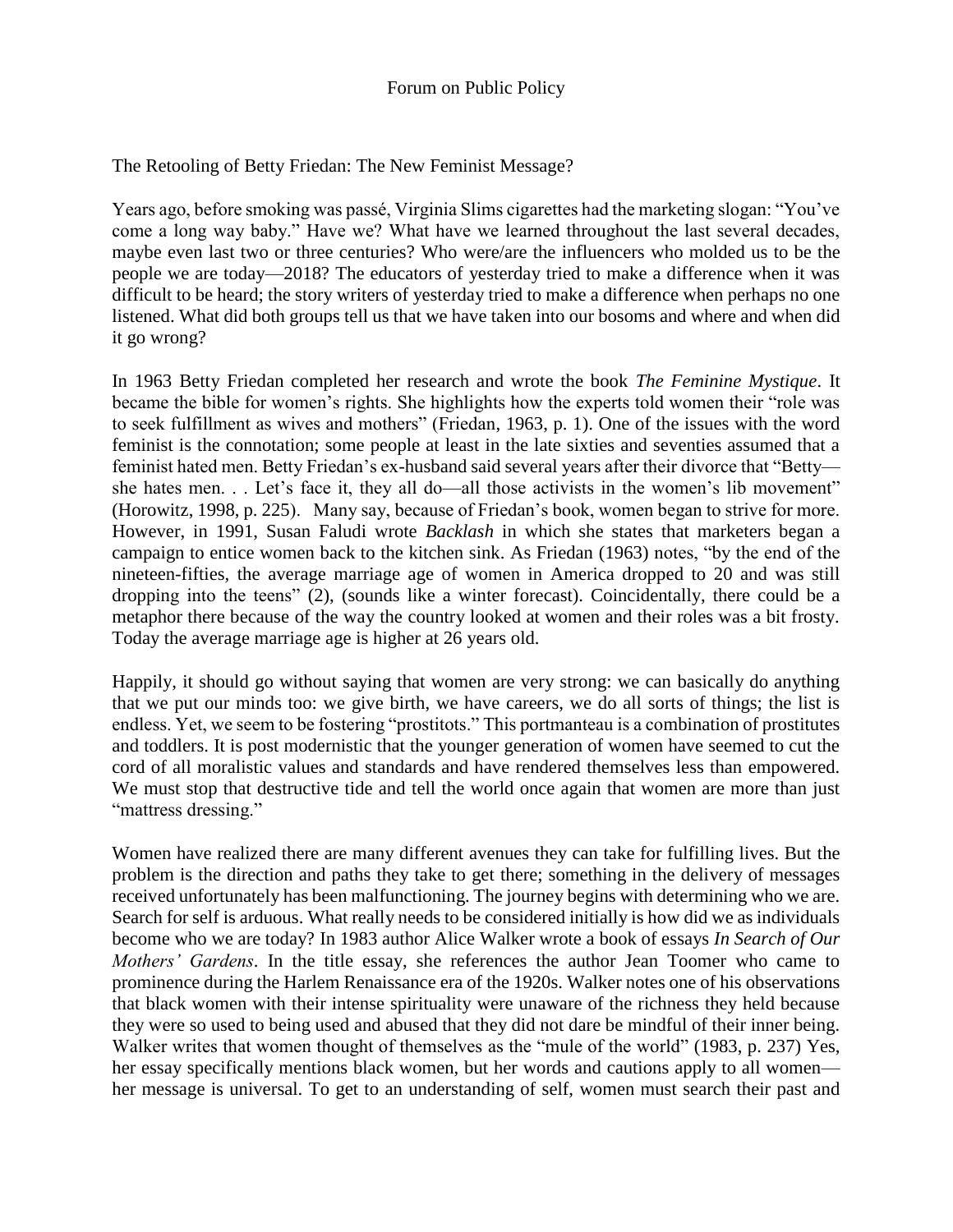look at who came before. As we traverse through life, mothers and grandmothers are not the only people we encounter; the number of people who impact our lives is tremendous. We are products of those people. As we look at all those influencers, take note of their struggles and hardships and how they handled them. Were any of their dreams and aspirations thwarted? Can you imagine the utter frustration of being told you are not good enough? The creative spirit is not just the talent to draw/paint a picture, but to have the drive and ability to move forward and feel good about yourself.

The search for self has been ongoing for centuries, highlighted by the turbulent 1960s: people doing sit-ins, marching for civil and equal rights, marching for the end of Vietnam War, disrespecting police; people wanted and demanded change. Change they did get. The year 1968, as the media has been declaring, was the year that changed the world. Women no longer were satisfied to being window dressing in the home baking bread, cleaning toilets, and doing a myriad of other household duties. They wanted to earn a real paycheck and get promotions. Many things have changed since those days: women do have careers and get promotions. The fabulous message of the late sixties and seventies of empowerment and equality has somehow become distorted to our young women of today. Regrettably, the current woman's message seems to have swung the pendulum to the very far opposite corner. Somewhere along the way the communication to women got misconstrued and currently plays havoc with young women.

To understand how far we have come, a discussion of Friedan's research is essential. Friedan (1963) defines the feminine mystique as "the highest value and the only commitment for women is the fulfillment of their own femininity" (1963, p. 39). The feminine mystique is also defined as being dependent on a man: "she exists only for and through her husband and children" (1963, p. 44). One of Friedan's chapters is devoted to Freud's psychoanalytical thinking. Since Freud based much of his position on sex and gender roles, Friedan tries to have the reader comprehend Freud's theory of femininity. He claims that "it was woman's nature to be ruled by man, and her sickness to envy him" (as cited in Friedan, 1963, p. 101). He also thought "women were a strange, inferior, less-than-human species . . . who existed to serve man" (1963, p. 101), giving her no voice of her own. Voice equals power. One cannot blame Freud, the man, one hundred percent because, according to Friedan, Freud (1856-1939) was a product of his culture, both the Victorian era and his Jewish religion, in which a man thanks the Lord that He hast not created him a woman (1963, p. 102). Therefore, women had a tremendous amount of pre-existing prejudice to overcome and, unfortunately, there was no mention of any aspect of empowerment.

Friedan also noted that, in 1942, Farnham and Lundberg wrote *Modern Woman: The Lost Sex*, which warned readers that "careers and higher education were leading to the 'masculinization of women with enormously dangerous consequences to the home, the children dependent on it and to the ability of the woman, as well as her husband, to obtain sexual gratification'" (as cited in Friedan, 1963, p. 39). Not much has changed with regard to the male ego and sexuality; "some men still see masculinity as a zero-sum game where gains in female achievements or power take something away from their [men] identity (Coontz, 2011, p. 175).

In the middle sixties, the tide shifted--enter Helen Gurley Brown, who became the voice of *Cosmopolitan* magazine and changed how the contemporary woman looked at herself. Brown's magazine gave a message that allowed women to have careers and be sexual beings. Every cover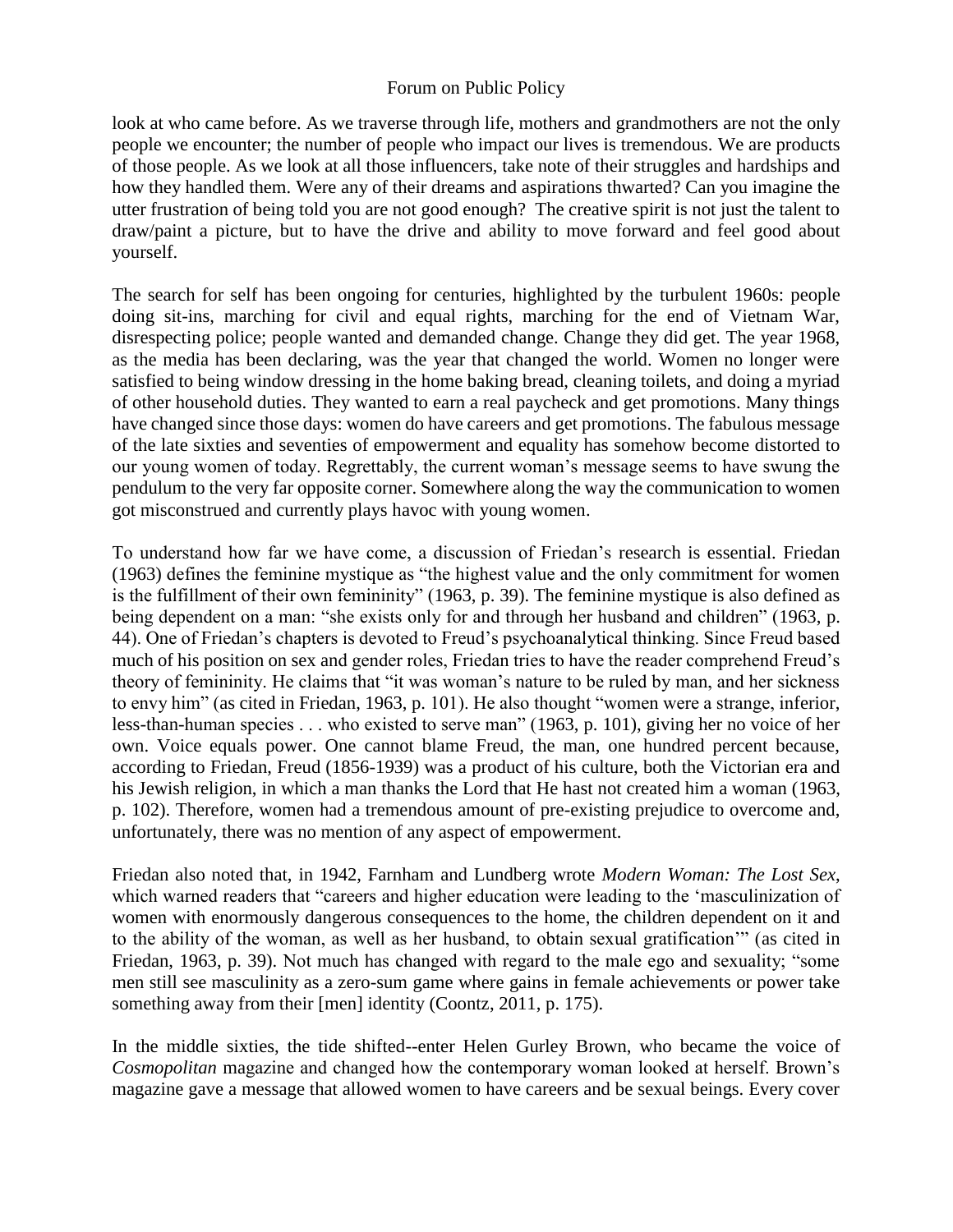enticed women to make themselves happy in every aspect of life, love, and sex. Although, besides making themselves better people, Brown also encouraged women to make their husbands/boyfriends/lovers happy in bed. Each issue had, and continues to have, a scantily dressed female on the front proclaiming sexual satisfaction for all players. Under Brown's tutelage, *Cosmopolitan* changed how women viewed themselves; rather than the contented little "Sally Homemaker," women were introduced to not only career ideas but sexual positions, in other words, sexual empowerment. However, and this is a big however, Brown may have started the turn in the message. Yes, she did preach sexual empowerment, but many of the covers of *Cosmopolitan* advertised the articles inside of how to please your man.

On the other hand, just a few years earlier, in 1963, Friedan suggested that "compulsive sexual activity usually veils a lack of potency in the other spheres of life . . . sexual satisfaction is not necessarily a mark of fulfillment in woman or man" (1963, p. 258). Yes, women can do anything they want if they put their minds to it; they can have the career they want; they can have sex with whomever they want, but, as with anything, there may be a price to pay. Again, to reiterate, the message of the women of the sixties and how today's young women see themselves has gotten miscommunicated because the media got a hold of it and spun it out of control, sending mixed messages without regard to what affects it was having on the receiver.

Years ago, when Freud was studying people and developing his psychological thinking, he saw women as "'childlike dolls' who existed to serve men" (as cited in Friedan, 1963, p. 101). Fortunately, while Freud was forming his deluded philosophy on women, there were pioneers, women who forged ahead regardless of public opinion. Early educators, such as Emma Hart Willard who started a school for women, focused on a curriculum normally reserved for men—the classics, arts, and sciences, instead of the home economics classes. Willard did not "advocate a radical alteration of women's role in society, but she did insist that girls were just as capable as boys" (Biography.com Editors, 2014, p. 2).

As Ms. Willard began to change the tide of female education in the early  $19<sup>th</sup>$  century, we know that education is the key to a person's success and eventual empowerment. In addition, literature is full of stories about the trials and tribulations of women. The purpose here is not to do a review of all the stories about strong women, but if one were done it would demonstrate how the message to women today is fraught with errors. The message in the prior years was that in order to get what one wants, one must go against the norm and fight. Why then are many young women today acquiescing to what women fought so hard to escape—the idea that women are just "mattress dressing"?

As Naomi Wolf (2002) writes in her introduction to her reprinted book *The Beauty Myth*, "the influence on women's sexual sense of self—which was just beginning to take hold at the time this book was first written [1991]—has now become so complete that it is almost impossible for younger women to distinguish the role pornography plays in creating their idea of how to be, look, and move in sex from their own innate sense of sexual identity" (2002, p. 5). In a telling statement, recent literature for young girls reflects the changing norms of today's culture. Today's young women are reading books that advocate sex, glamour, and materialism. This influence is best seen in the books by Cecily von Ziegesar (2006) who created the *Gossip Girl* series and the *It Girl* series, which are aimed at teenage girls, and demonstrate the shifts in cultural and behavioral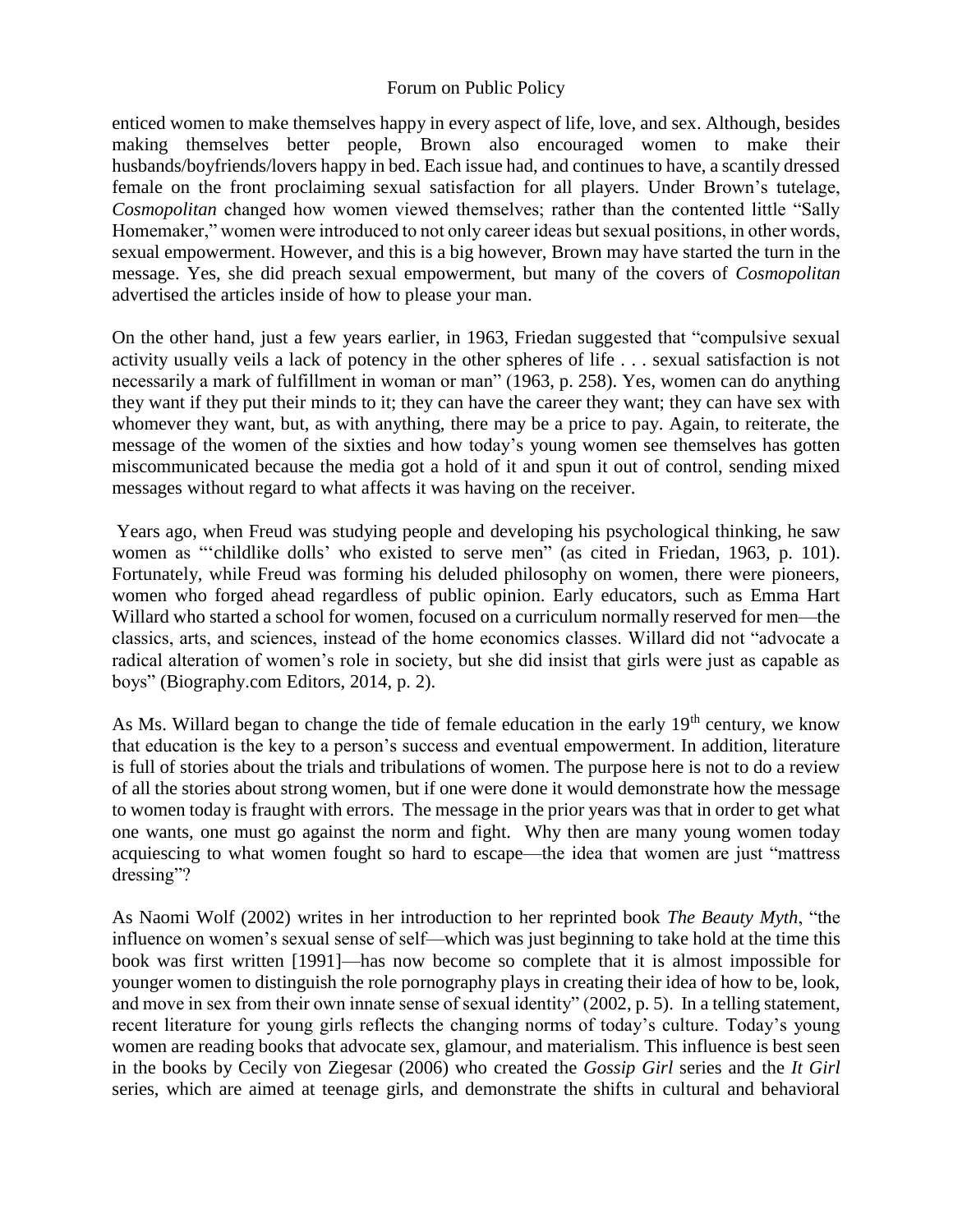norms. *Notorious* is one of the *It Girl* books; in it the "f" word is used indiscriminately, just a regular part of everyone's conversation. In addition, there is an undue focus on breasts: "Jenny stared enviously at her browned shoulders and the outline of her round, perky breasts. What she wouldn't give to be able to wear a shirt like that" (2006, p. 4). In the first four pages; there are six references to breasts in just a page and a half; the rest of the book goes downhill after that. The main characters are four females in a boarding school and there is a large focus on fashion, with many very expensive designer names being touted. Not only are there excessive references to materialism, but shockingly, many parts of the book contain drinking scenes and raw sexual content: "Her half-dressed body was splayed against the velvety hotel couch. The coffee table in front of her was cluttered with empty wine-glasses…. 'Come on,' Tinsely climbed onto Heath's lap" (von Ziegesar, 2006, pp. 258-259). A few pages later two girls are under a blanket with one boy: "Tinsley…slapped at one of Heath's hands that had strayed too far. 'No,' she admonished him sternly. 'You can only go where I tell you.' She reached for his hand beneath the blanket. 'Like, here.' 'Oh my God,' Heath's eyes almost rolled back into his head. 'I love this rule.' Jealously, Callie grabbed Heath's other hand. 'Or here'" (2006, p. 266).

Von Ziegesar's (2006) writing is a far cry from the various writers who took the pseudonym of Carolyn Keene and wrote the Nancy Drew mysteries. Where are the role models? Granted the Nancy Drew series had many references to clothes but not nearly as many and not designer focused. Keene wrote about party frocks, matching shoes and purses, cashmere sweaters, and camel hair coats, but the stories focused on solving the mystery not the materialism. What message are the authors of today giving to their audience? This contemporary series is more soft-porn than literature or pop fiction, which is a stronger reinforcement of Naomi Wolf's (2002) position of the almost non-existent line between pornography and self-identity.

Similar to the sixties, revolutionary times are happening again now in the mid-2000s; it is not just political; it is so much more: it is the future of our young women. With all the strides that women made in the sixties and seventies, young women today seem to have gotten the wires crossed. But, any problem the child has as she grows up cannot all be blamed on the mother. However, it was that generation who read *The Gossip Girl Series*, the *It Girl Series*, and the like who are raising and influencing the new generation. Unfortunately, today that group seems to be devolving and spiraling out of control.

As mentioned earlier, everyone, male and female, is subjected to external influence. But if mixed signals are being received, confusion will reign among the receivers. Research conducted a few years ago stated that when women were in the company of men, women deferred to men. Once a woman has reached a position of power, there can be several conflicting signals going on within her as she advances; one of which could be a bit of "daddy's little girl" syndrome as suggested in Dowling's (1982) *The Cinderella Complex*. This means that a woman may be in a strong conversation with someone, but with "winking and dimpling and in general behaving helpless and seductive" (1982, p. 35). Also, in the book is an excerpt of an interview between a financial reporter, a Wall Street broker, and an advertising executive. One of the topics they discussed was the way women conduct business. The male interviewees gave the following example: the woman was dressed in "lots of make-up, long painted fingernails, and gold earrings that dangled and jangled. I could hardly look at her; she had so much on, such a presentation. As she talked she would shift into and out of different personality styles . . . serious . . . then giggle and give a little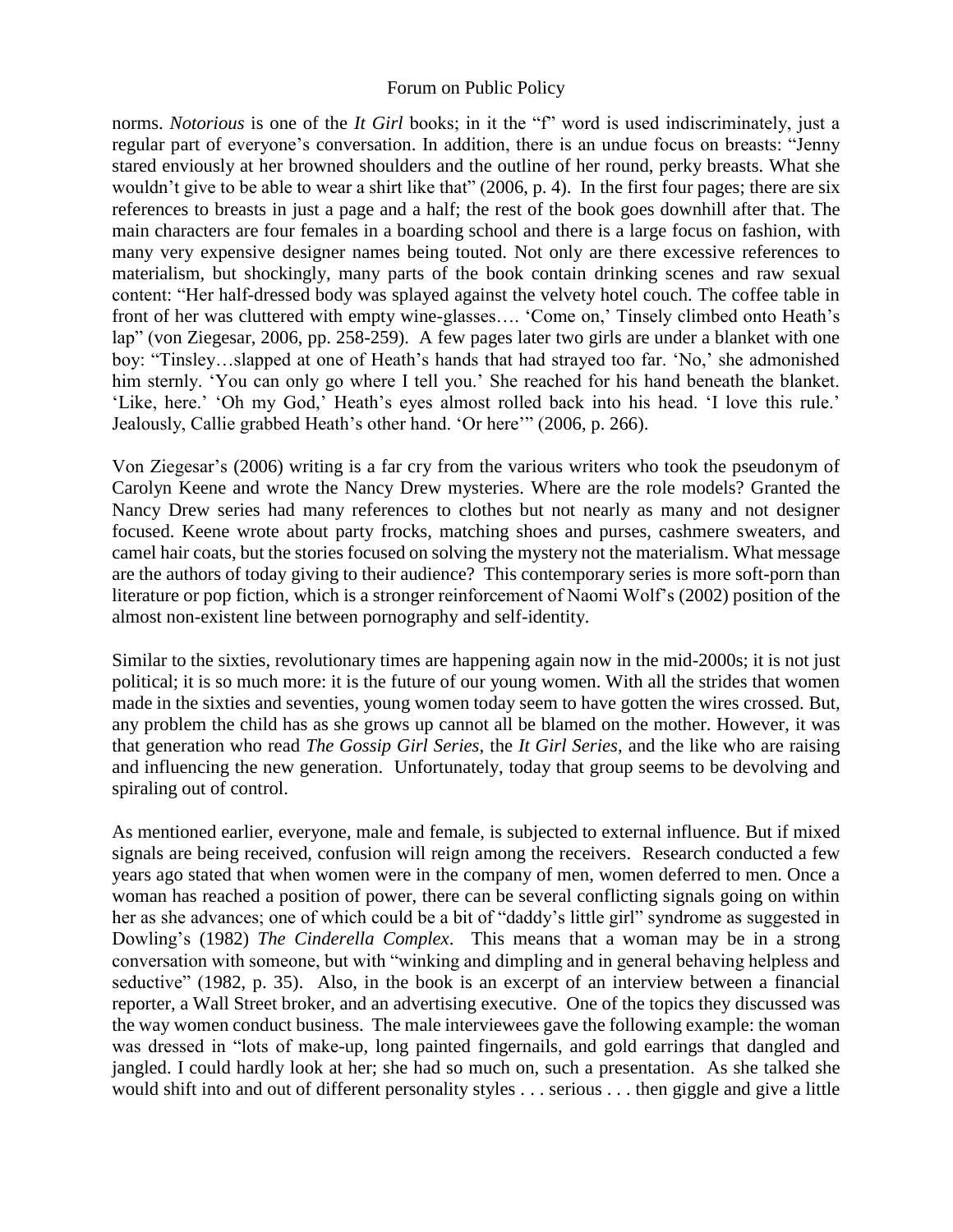shoulder (Dowling, 1982, p. 55). Even though the men's responses are clearly their problem in dealing with women, it does make a point of the mixed message that women give to others and the confusion within themselves. In 2007 **"**Catalyst, which is an organization to help women enter the workforce, surveyed more than 1200 senior executives and found that women who focused on work tasks, displayed ambition, or other behaviors for which men would receive high praise, women are perceived as too tough and unfeminine" (Coontz, 2011, p. 174).

That sort of remark did not just start in the 2000s; there has been a slow erosion of women's advances. Back in 1991, Susan Faludi discussed the media's influence on women in her book *Backlash*: *The Undeclared War Against Women*. Disappointingly, the strides that women have made over many years were slowly being torn down, and the many struggles that were endured seem to be for naught (Faludi, 1991). Where once women were only known as sex objects, now in the mid-2000s it is happening again, but at a faster pace, and sadly women are allowing it. Even though there are numerous women with a grand list of accomplishments, the younger generation is being inundated with media hype; unfortunately, it is frequently negative to women and doing damage to the younger generation. How young women seem to use their voices gives the adverse impression that they have gone to the seamy side of the spectrum.

Voice is extremely important, but women are getting mixed messages about that too, and unfortunately, that message was delivered in very early childhood. Perhaps one reason girls do not seem to be using their voice appropriately is a seemingly innocent and adorable toy and various child products that many little girls got—Hello Kitty. She is a fictional cartoon character that was created and produced by a Japanese firm, and little girls love her. But, she is missing a very important part: she has no mouth. The absence of that major feature leaves her with no voice; therefore, no power.

Today the media has taken on an even more powerful voice. Through the years the media has controlled how people view the roles that each gender takes. The negative media influence is best seen in the past and current reality television shows, for example, *Toddlers and Tiaras*, which ran from 2009-2016. The several episodes that I watched had five-year old girls in full make-up, complete with false eyelashes and highlighted hair; they looked twenty years old. The commentator said about one little girl as she was announced and strutted on stage, that when she grows up she wants to be the next top model. As the "future model" sashayed across the stage, she wiggled and gyrated as though she were doing a striptease. Moving on to children a few years older, there are other popular shows for the teenager—*16 and Pregnant* and *Teen Mom*. Frequently the message that is being sent is that even if raising a child at such a youthful age may be difficult at times, it can be worked out. If one walks into a middle school or junior high school today (8<sup>th</sup>) and  $9<sup>th</sup>$  grades), the number of pregnant girls or girls who already have a child is staggering. "Approximately one in five middle-school kids is sexually active (Hymowitz, 1998, par. 12). Sadly, according to a recent discussion I had with some of my college students, pregnant sixth graders are more and more common.

In Freud's study of human sexuality, he found "between the first phase of childhood sexuality and the onset of the second phase with adolescence, sexual development enters a period of relative stability, which he calls the latency period" (as cited in Birkhold, 2013, p.5). But, this is the time that damage can be done to healthy sexual development. It is during latency that a child transitions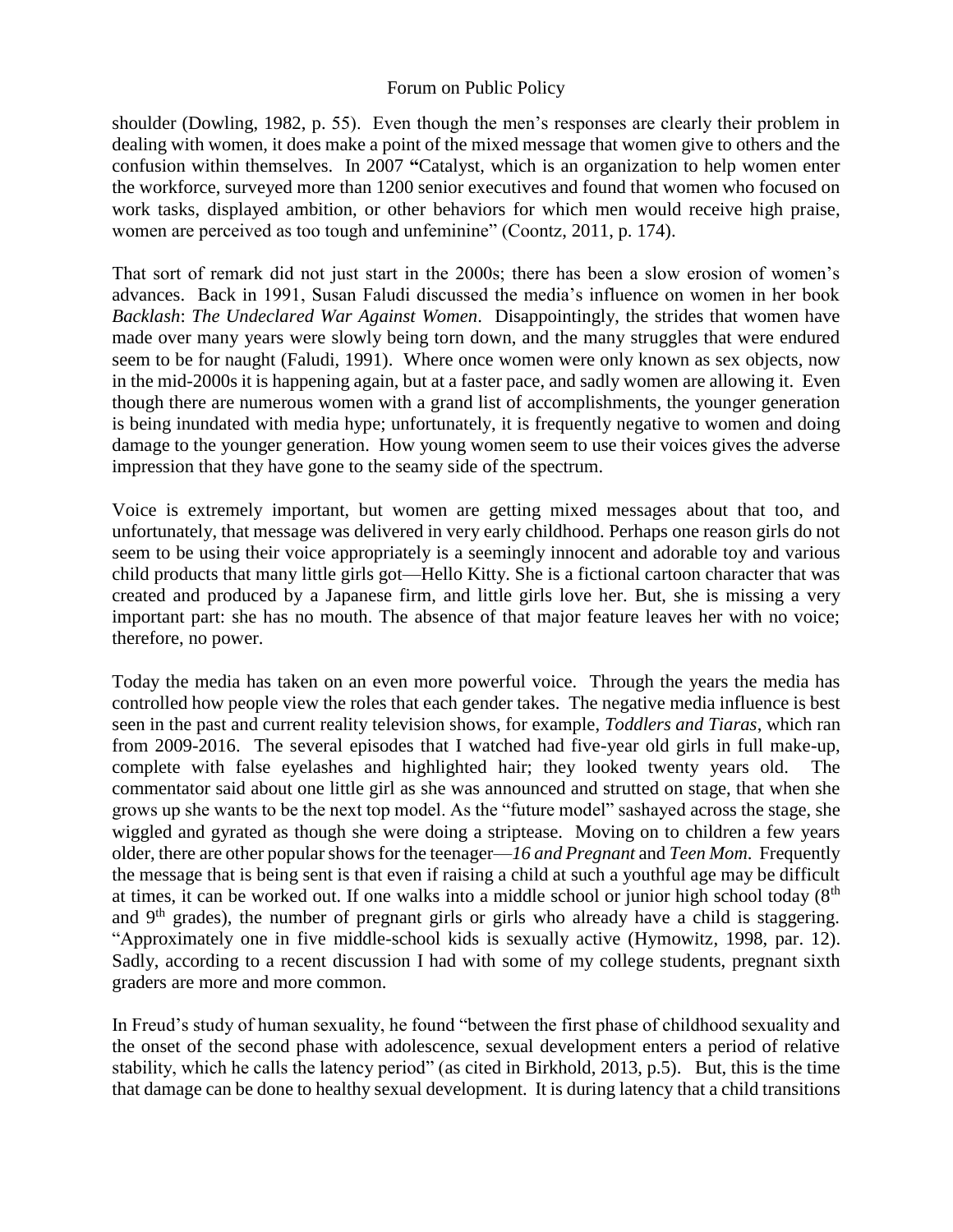from reliance on the parents for love and attention to outside influencers, and according to Freud, "it is essential that the latency period lasts long enough for all the necessary dams to be constructed and for psychosexual tasks to be accomplished before the sex drive can safely function" (as cited in Birkhold, 2013, p. 5). One of the major culprits in the inhibition of establishing proper healthy sexual development is social media.

During the middle school years, children are filled with insecurities, trying desperately to fit-in and to feel comfortable in their own skin. "Pressure to look sexy starts even before middle school…interviewed girls at Risman and Searle Middle School said that looking 'hot' was mandatory" (Coontz, 2011, p. 176). In the book *Schoolgirls: Young Women, Self-Esteem, and the Confidence Gap*, Orenstein (2000) reports on boys' words and actions, and girls' responses in various middle schools. Boys are also influenced by what they see on television, internet, and social media, which can make them insensitive to other's feelings. They make lewd comments to girls, but "the girls think that guys 'just say these things,' and that after a while you think that this is the way that guys are supposed to talk to girls" (2000, p. 121). The counselor Mrs. Deloria advises the young women that they need to be in control and tell the boys they are not going to accept that kind of talk and then follow through. She also advises them that it's not easy and they must be role models (2000, p. 121).

Role models are the key—good, solid role models are needed. Pathetically, positive role models are getting harder to find. In another example in Orenstein's book, a principal and a police officer were talking to a boy who calls girls names, such as hooker, slut. When the principal called his father, the father was not surprised and refused to talk to his son because he said the problem was his ex-wife's fault. The principal said, "now I know where he gets it [the vulgarity]" (Orenstein, 2000, p. 126). If young boys are not being taught to respect women and women are acting cheap then it is a no-win situation—women will lose their voices.

But it is the young girls who are going to suffer for this lack of respect. In much of the research, there is example after example of girls doing illicit acts. An eighth-grade girl "made a digital recording of herself masturbating and simulating fellatio on a Swiffer mop, which then someone posted on a social media site. As a result, her popularity rose almost to celebrity status" (Levy, 2005, p. 140). In another instance, a white girl pleasured a black boy and then he dumped her, and she called him the "n" word. She got expelled from school for the name-calling and nothing happened to him.

Levy (2005) quotes a study by Deborah L. Tolman associate director and senior research scientist at the Center for Research on Women at Wellesley College; Tolman discovered "in many hundreds of studies . . . girls' sexual behavior is not prompted by their sexual desire" (as cited in Levy, 2005, p. 156). Levy notes that there are "two widely divergent messages. [Teens] live in a candyland of sex . . . every magazine stand is a gumdrop castle of breasts, every reality show is a bootylicious Tootsie Roll tree" (2005, p. 157).

Young girls' clothes are shocking example of how the message to them is skewed. Retailers are pushing grown-up clothes and underwear for children, especially thongs with phrases on them, such as "eye candy, feeling lucky, and the Playboy Bunny" (Levy, 2005, p. 143). A posting on a social media site: "I don't need to cry acid tears to get attention, only wear a low-cut shirt" (2005,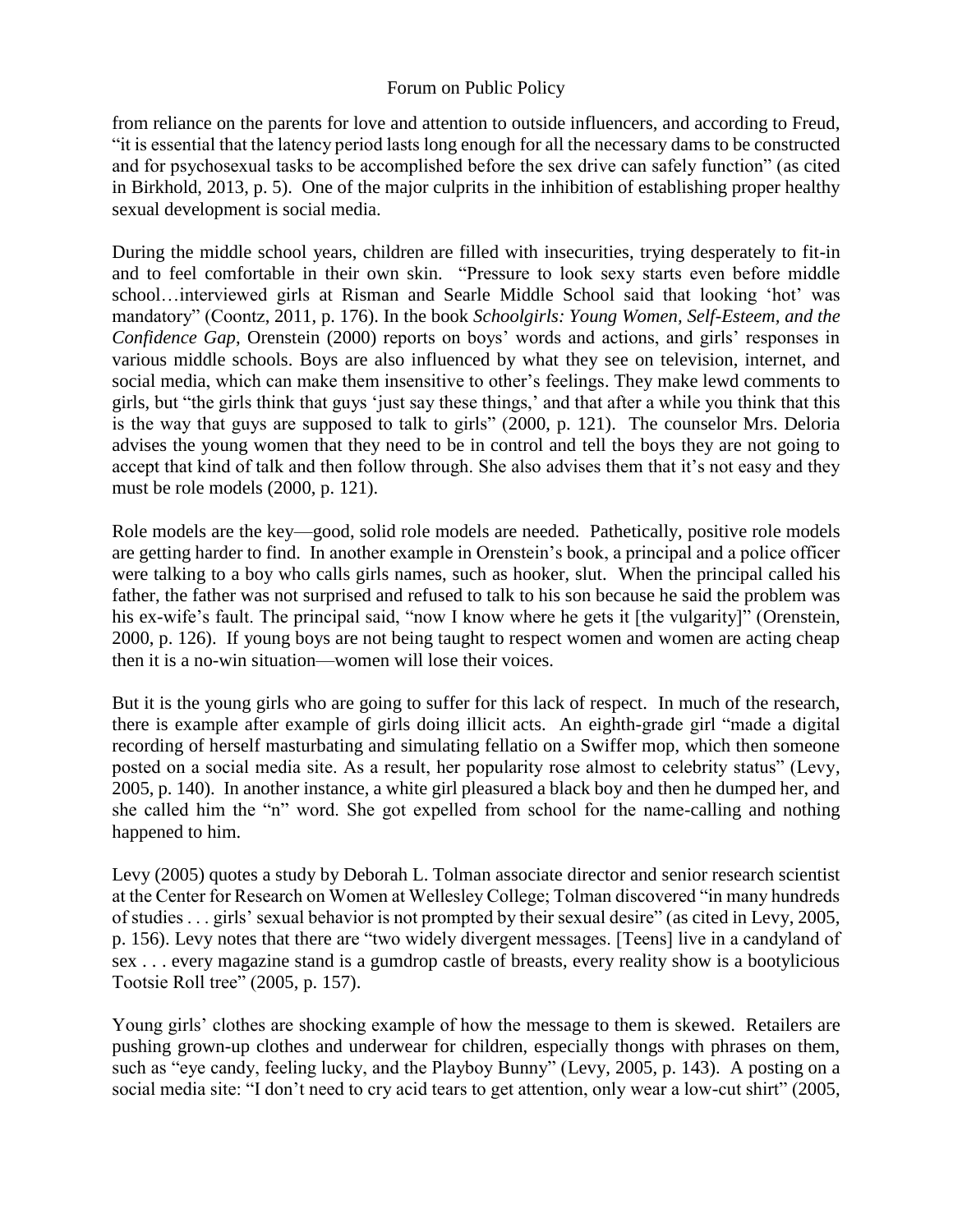p. 143). However, with an idea of simple biology, one knows that boys are a mass of raging hormones, and it doesn't matter to them what the girls wear. As Levy writes, "the people who are really distracted by the competition to look and seem sexy are the girls themselves" (2005, p. 157).

As noted above, girls want attention and will do almost anything to get it. To them "sex is an ego thing rather than lust" (2005, p. 162). It is a sad point that girls "are conceiving of sex as a performance you give for attention, rather than as something thrilling and interesting you engage in because you want to" (2005, p. 163). This is the difference in today's message from Friedan's and even Helen Gurley Brown's. They pushed liberation from always doing for the man to enjoyment for self. Unfortunately, there are many examples of girls aggressively going after guys in a sleazy fashion; only using their bodies to get attention, but some of it may be unwanted attention. The over-the-top teasing of boys can result the girls turning themselves into pieces of meat. Girls think by showing their thongs, flashing their boobs that they are playing a silly game poking fun at men, but in reality, the girls are looking pathetic, cheap, and simple-minded.

Many of the articles researched use the terminology "growing practice of sexting" (Birkhold 2013; Guerra, 2016; O'Keefe, Clarke-Pearson, and Council on Communications and Media, 2011). "Sexting—a recent study revealed that 20% of teens have sent or posted nude or seminude photographs or videos of themselves" (as cited in O'Keeffe, Clarke-Pearson, and Council on Communications and Media, 2011). In addition, another survey "by the National Campaign to Prevent Teen and Unplanned Pregnancy found that 21% of girls and 18% of teen boys have sent or posted online sexually explicit image of themselves" (Rosario, 2010). The authors also found that some teens have been charged with felony child pornography charges (O'Keeffe, Clarke-Pearson, and Council on Communications and Media, 2011; Rosario, 2010). A few years ago, "six Pennsylvania high school students were slapped with child pornography charges after three teenage girls allegedly took nude or semi-nude photos of themselves and shared them with male schoolmates" (Rosario, 2010). An example closer to home, a dear friend of mine's fourteen-year old granddaughter was caught sending naked pictures of herself and posting them on social media sites over a period of a year or two. She was criminally charged, and her mother under court order and recommendation sent her to a high school that focuses on therapy as well as education. She recently graduated and is back, hopefully, a wiser young woman.

Sexting is a problem that is not going away, matter-of-fact it is getting worse. In "Pennsylvania six high school students were slapped with child pornography charges after three teenage girls allegedly took nude or semi-nude photos of themselves and shared them with male schoolmate" (Rosario, 2010). In another case in Florida, an eighteen-year old boy was charged with 72 counts of child pornography after he sent a photo his sixteen-year old girlfriend to friends after they had a fight (Rosario, 2010). Horrifyingly, the ages of the girls are getting younger, starting at 12-13 years old. "In Massachusetts, a 13-year old girl sent a nude picture of herself to her boyfriend who then forwarded it to a group of his friends" (Ostrager, 2010, p. 5). These are just a few of the evergrowing list of incidents. In conversations with several high school sophomores, Rosario (2010) found the number of girls who sext is increasing. The comments were very telling as to the how girls view themselves. One girl said a boy asked her to send him a picture and because she liked him, she did it. Basically, all the girls repeated the same type of reason.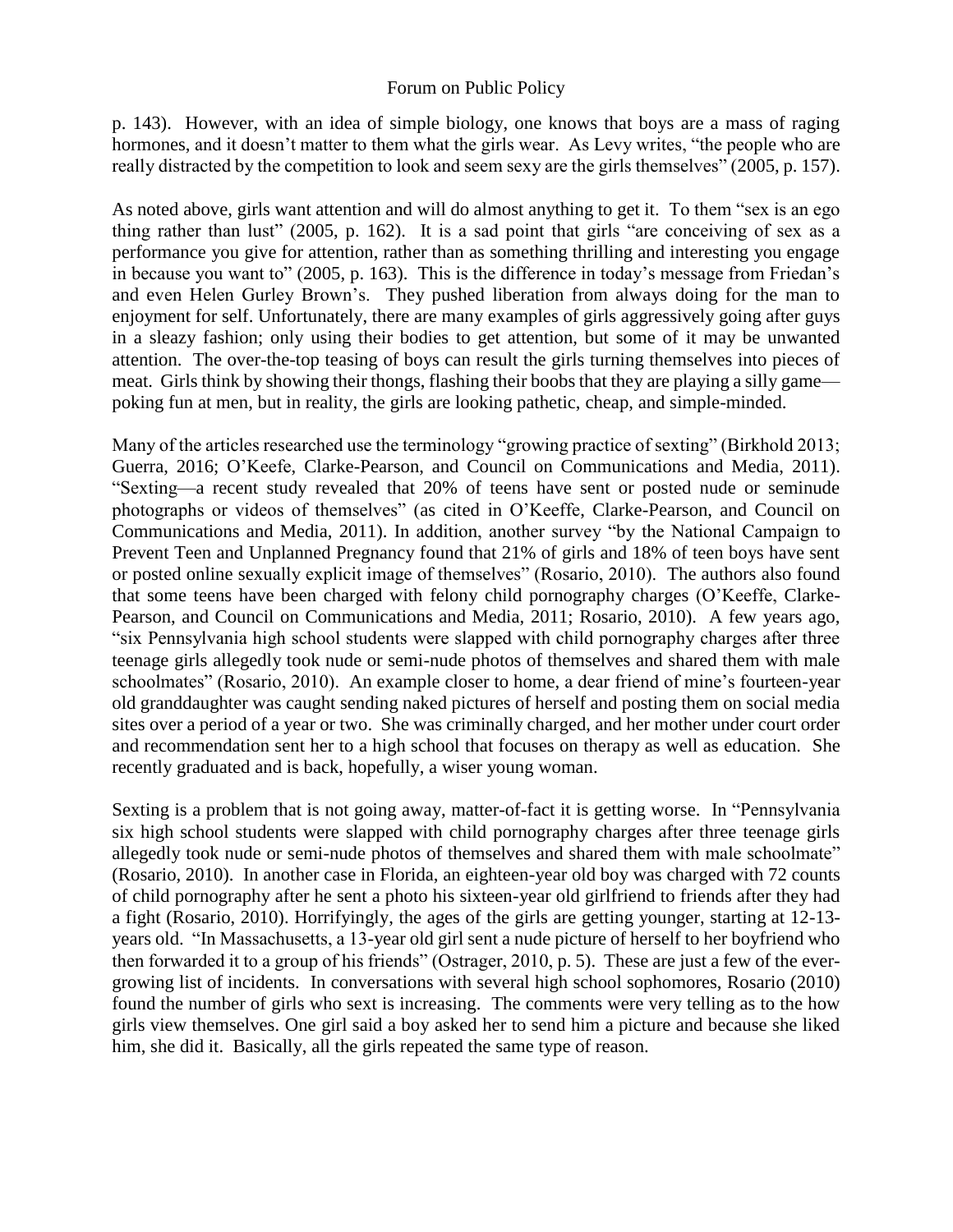Rosin (2014) examined the reasons why kids sext and acknowledges that the practice of sexting "inspires a maddening, ancient, crude double standard" (12). The boys said that it "is common only for girls with slut reputations, and the girls who don't are stuck-up or prude. The boys were largely immune from criticism, whether they sexted or not" (12). It should not be a surprise that sexting is gaining in popularity because the young people are surrounded by celebrities, such as quarterback Brett Favre, and actress Vanessa Hudgens, who freely acknowledge that they have done it and find it quite a stimulating from the point of view of both the recipient and sender. Plus, rapper Ludacris sings to a woman who had just sent him a sext (Briggs, 2012).

The most eye-opening issue that has developed the fact that young men are losing respect for women. Rosin (2014) also had specific conversations with her group of teenage boys, and they all said that "you gotta work on the girls but you just have to tell them what they want to hear, and you got a picture on your phone" (2014, p. 12). Do they respect the girls? No, they refer to them as thots: a colloquial expression meaning that-whore-over-there (2014, p. 12). Furthermore, in a discussion of women, power, and voice in approximately 160 English classes over the last fifteen years comprised of 20 students in each with at least a third to half were men (approximate total n=1440), I asked the students in a brief survey how they felt women were acting today. I inquired if women were respected, more specifically, I asked the young men if they have respect for women. Shockingly, in every class over the last fifteen years, the response was for the most part negative— 80% of the men said no. Several fellows volunteered that women are not commanding the respect. Many young men offered the comment that men are not sure how to take women, sometimes women act whorish and other times they try to act innocent. This confusion impacts men. It could lead to resentment, psychological impotency. Frequently misogyny grows out of the fear of women and perhaps the loss of male power and dominance.

It is common knowledge that women through the centuries have been viewed as goddesses or whores; it was a woman who lured Adam into sin; it was a woman who demanded the head of John the Baptist and got it; it was a woman who destroyed Samson. Women have a lot of power, and, most importantly, voice equals power. The question now becomes why are women wasting and/or abusing their power.

What is happening today cannot be considered a backlash because many young  $21<sup>st</sup>$  Century women feel they can do anything they want, and everyone should just accept it. In a few past English classes and a current class (fall 2018 semester), some young women (n=4) said that "men do the same thing, and it is okay," and "I can do and dress anyway I want; no one should tell me differently; I am my own person." Unfortunately, women have a lot more at stake. Why do women want to lower their standards? The lowering of a woman's value in that she thinks just because men do it she can too is the primary proof the original Friedan (1963) message and the hard work women of 1970s has been diluted and misconstrued.

Women need to be smarter and to think about possible repercussions. As a nineteen-year old, I went to several fraternity parties, but one in particular stands out. The frat house was a former mansion, which in its heyday was gorgeous and at the time still held its magnificence. I was on a date at a party, and as the evening progressed, my date, Jim, asked me if I wanted to see the upstairs to which I responded yes. As I walked up the stairs, I got halfway up and rethought my decision. I said "oh, it is really pretty; thanks, I'll see you downstairs." The key word is "rethought." One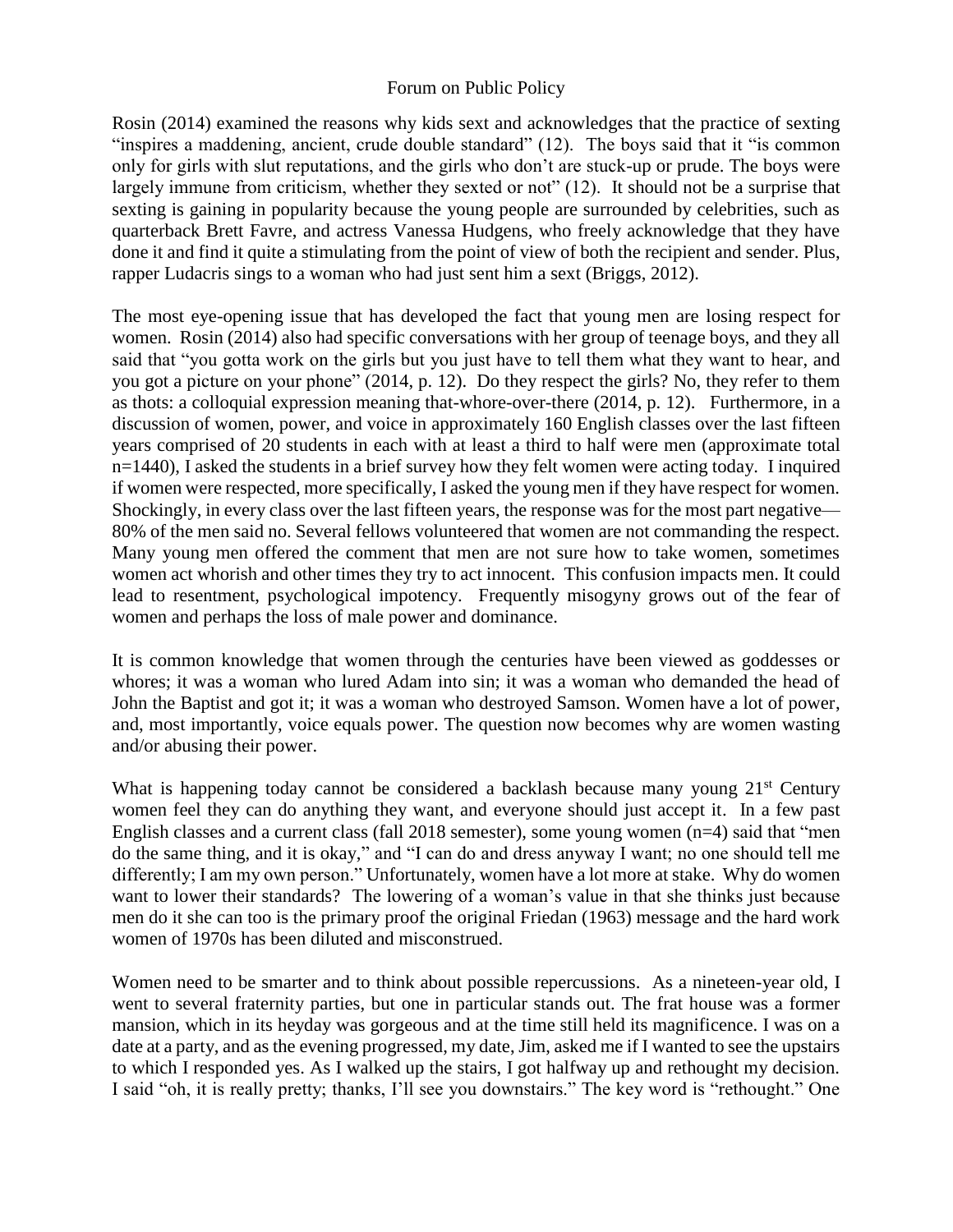can only image the scene that would have occurred if I did make that total climb up the "wooden hill." Another example of hundreds of "should have rethought" happened several years ago at a Kennedy compound in Florida. One of the Kennedy cousins met a girl at a bar and as the evening worn on to the early morning hours he asked her to come back to see his home. She did and then cried rape. Did she think she was going to play Parcheesi at four o'clock in the morning? Camille Paglia (1991) wrote an essay "Rape a Bigger Issue than Feminists Know"; in it she describes a similar scene to the fraternity party above. She advises women to be cognizant of their surroundings and be smart. Yes, a woman can do whatever she wants, but there are consequences to actions. The above examples are from several years, but the point is the same regardless of year—women must be smarter.

Even though social media is the most used tool of choice, television does not sit too far behind. There are very popular series of shows the *Real Housewives* of whatever city and the new *Jersey Shore* series. Every woman is heavily made-up, wears very expensive clothes, and lots of jewelry. There is constant fighting and over-reaction within the group of friends. I watched for twenty minutes and then tuned in later and they still repeating the same lines or versions of the same lines. There is no substance to the shows, and with the constant bickering it should be called the "Bickersons." It is a pathetic statement to our current mores, but, unfortunately, the reality is these shows are very popular.

Sadly, something changed; it seems to have changed somewhere in the eighties—the ME generation. The eighties generation are having the children who are now teenagers, and it is imparting its message of entitlement to them, and they have begot the Selfie generation: The generation that takes many photos of themselves and, in some instances, sits behind a screen and imparts all kinds of hurt and meanness through cyber-bullying. This current generation has an enormous task; they must now try to filter through the mixed messages that are rampant throughout all forms of media.

Children watch and look to adults for guidance and example. In most cases, mothers/parents/guardians are responsible for raising their children. They are the eye to the world for their offspring. They buy the clothes a child wears. Why then are mothers/guardians buying adult clothing for an elementary or middle school girl? Is it because they think the five-year old looks cute and precious as an "almost grown-up"? Education of girls starts at birth. Babies and children are sponges, sopping up all they see and hear around them. Naturally, they do not understand most of it, but it is embedded in their subconscious and will be drawn out later. Alice Walker (1997) wrote a book of contemplative essays *Anything We Love Can be Saved*. In the section titled "What Can I Give My Daughters, Who are Brave?", she discusses her relationship with her own daughter Rebecca. In a conversation between the two, regarding Rebecca's childhood and her feelings of abandonment, Walker told Rebecca, "I did my best, and yet I still hurt you" (1997, p. 77).

To develop a solution to the problem is almost impossible because every generation has issues that irritate the older generation. In the early 1900s it was showing ankles, later it was showing knees; now it is midriffs, legs, behinds, and breasts—sometimes all at once. How can we stop the tide? Perhaps we should all walk around naked, but that is an emotional reaction and not feasible. But what could work more parental involvement, more family, and more thought into what the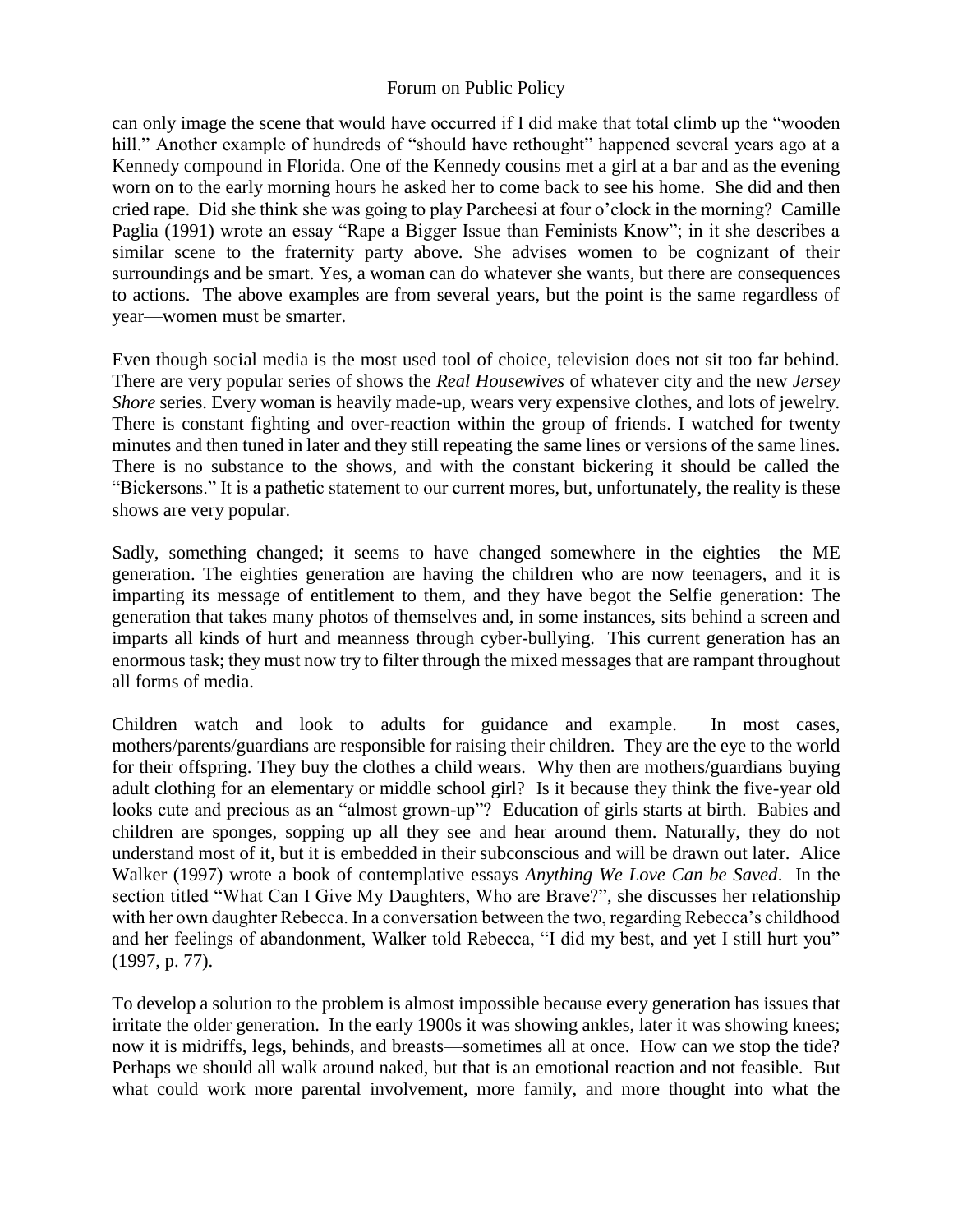repercussions on the young girls will be as they grow into adulthood; in other words—change the message girls are getting. We have seen the damage. The mores will never be like the fifties, and we would not really want that, but our children need their childhood, otherwise it is child abuse robbing our youth of their innocence. Our young girls and young women need to know that they are more than a pair of legs and breasts, "mattress dressing." They are intelligent human beings who can make a difference and be empowered.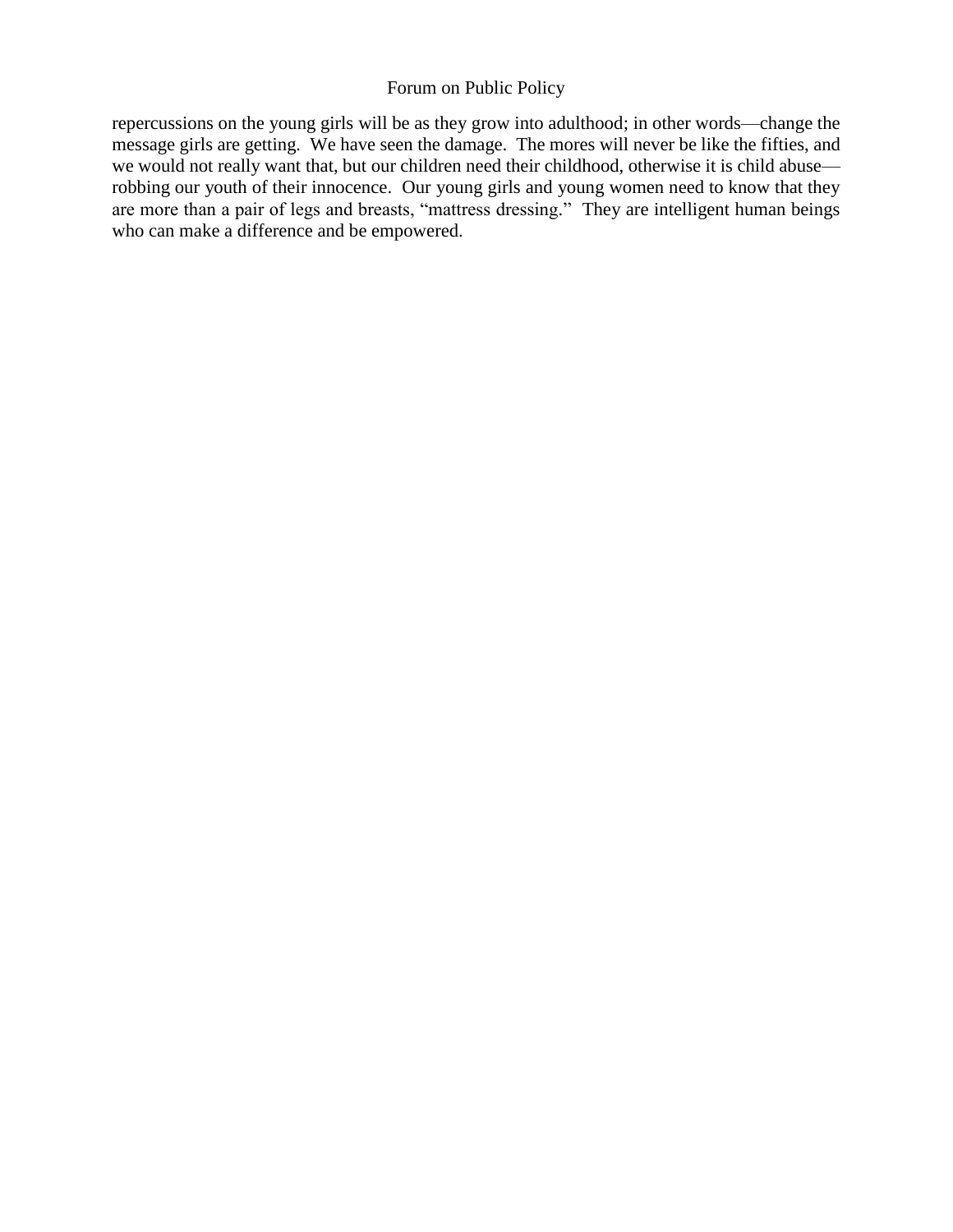#### **References**

- Briggs, Mallory M. (2012). '"Send Me a Picture Baby, You Know I'd Never Leak It": The Role of Miller v. Mitchell in the Ongoing Debate Concerning the Prosecution of Sexting."' *Villanova Sports and Entertainment Law Journal*. Retrieved from Westlaw 2018 Thomson Reuters.
- The Biography.com Editors. (2014). "Emma Willard Biography." *The Biography.com website*. A&E Television Network.
- Birkhold, Matthew H. (2013). "Freud on the Court: Re-Interpreting Sexting and Child Pornography Laws." Fordham Intellectual Property, Media and Entertainment Law Journal, 1-31. Retrieved from Westlaw 2018 Thomson Reuters.
- Coontz, Stephanie. (2011). *A Strange Stirring: The Feminine Mystique and American Women at the Dawn of the 1960s*. Basic Books: New York.
- Dowling, Colette. (1982). *The Cinderella Complex: Women's Hidden Fear of Independence*. Australia: Fontana Paperbacks.
- Drouin, Michelle and Carly Landgraff. (2011). "Texting, Sexting, and Attachment in College Students' Romantic Relationships." *Computers in Human Behavior* 28 (2012), 444-449. Elsevier Ltd. doi:10.1016/j.chb.2011.10.015
- Faludi, Susan. (1991). *Backlash: The Undeclared War Against American Women*. New York: Anchor Books.
- Friedan, Betty. (1963). *The Feminine Mystique*. W. W. Norton & Company, Inc.: New York.
- Friedan, Betty. (2000). *Life So Far*. Simon and Schuster: New York.
- Guerra, Bernadette. (2016). "Sexting and the Fate of First-Time Offenders in Florida." *Saint Thomas Law Review*. Retrieved from Westlaw 2018 Thomson Reuters.
- Horowitz, Daniel. (1998). *Betty Friedan and the Making of the Feminine Mystique: The American Left, The Cold War, and Modern Feminism*. Amherst: University of Massachusetts Press.
- Levy, Ariel. (2005). *Female Chauvinist Pigs: Women and the Rise of Raunch Culture*. New York: Free Press.
- O'Keefe, Gwen Schurgin, Kathleen Clarke-Pearson, and Council on Communications and Media. (2011) "The Impact of Social Media on Children, Adolescents, and Families." *Pediatrics* 127.4, 800-804. https://doi.org/10.1542/peds.2011-0054
- Orenstein, Peggy. (2000). *Schoolgirls: Young Women, Self-Esteem, and the Confidence Gap*. New York: Anchor Books.
- Ostrager, Bryn. "SMS. OMG! LOL! TTYL: Translating the Law to Accommodate Today's Teens and the Evolution from Texting to Sexting." *Family Court Review*, 48.4, 712-726. https://doi.org/10.1111/J.1744-1617.2010.01345.x
- Rosario, Ruben. (2010). "Think 'Sexting' Makes Parents Uncomfortable? Try Legislators." *Pioneer Press* St. Paul Minnesota. https://www.twincities.com
- Rosin, Hanna. (2014). "Why Kids Sext." *Atlantic*, 314.4, 64-77. Retrieved from https://www.theatlantic.com
- Von Ziegesar, Cecily. (2006). *Notorious*. Little, Brown and Company: New York.
- Walker, Alice. (1983). "In Search of Our Mother's Gardens." *In Search of Our Mother's Gardens*. New York: Harvest Book.
- Walker, Alice. (1997). "What Can I Give My Daughters, Who Are Brave?" *Anything We Love Can Be Saved.* New York: Random House, Inc.